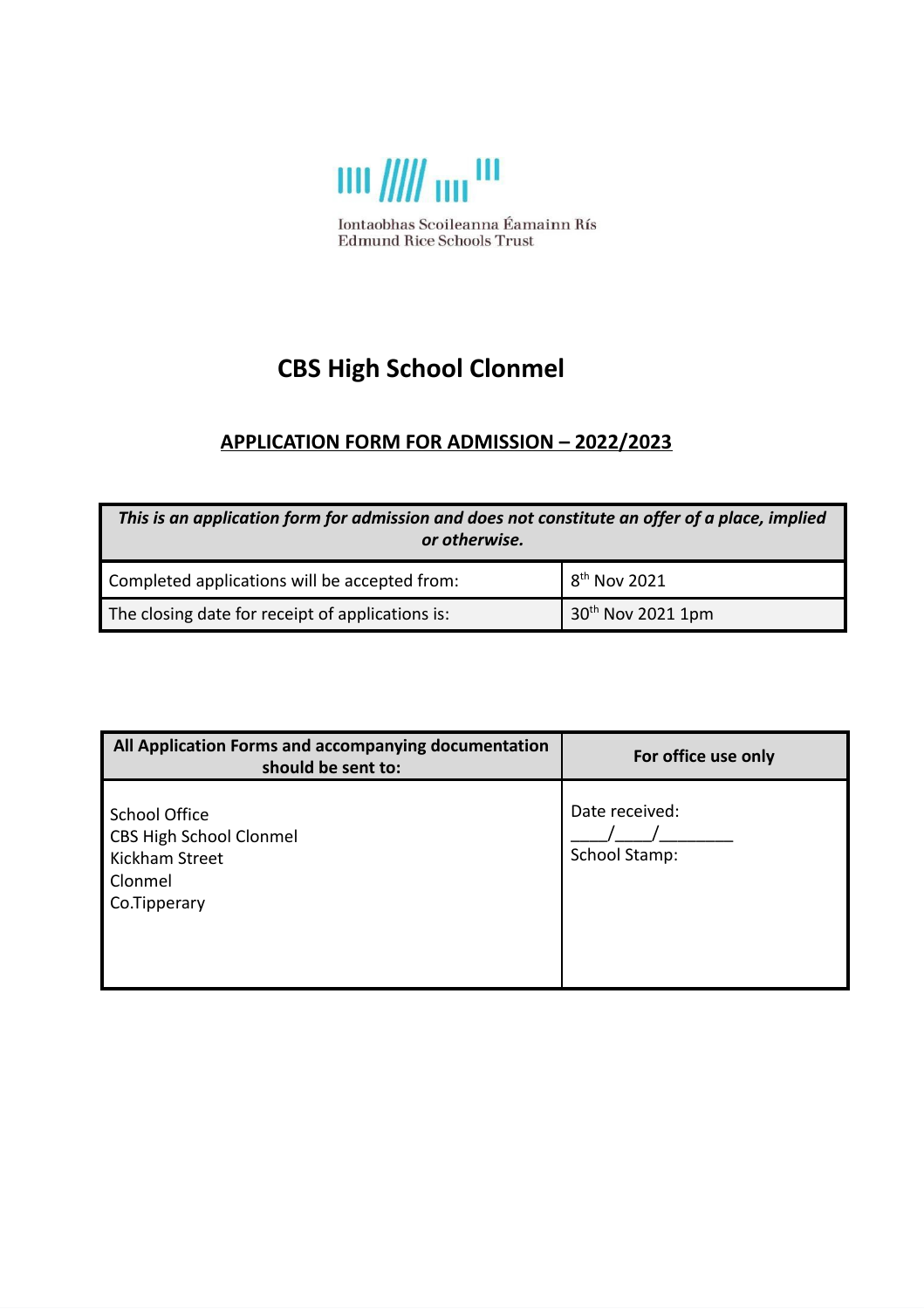| Please complete all sections of the following application using BLOCK CAPITALS |  |  |  |  |  |  |  |  |
|--------------------------------------------------------------------------------|--|--|--|--|--|--|--|--|
| <b>SECTION 1 - PROSPECTIVE STUDENT DETAILS</b>                                 |  |  |  |  |  |  |  |  |
| Details of the young person for whom this application is being made.           |  |  |  |  |  |  |  |  |
| <b>First Name:</b>                                                             |  |  |  |  |  |  |  |  |
| <b>Middle Name:</b>                                                            |  |  |  |  |  |  |  |  |
| Surname:                                                                       |  |  |  |  |  |  |  |  |
| DOB:                                                                           |  |  |  |  |  |  |  |  |
| Prospective<br><b>Student's Address:</b>                                       |  |  |  |  |  |  |  |  |
| Eircode:                                                                       |  |  |  |  |  |  |  |  |
| PPSN:                                                                          |  |  |  |  |  |  |  |  |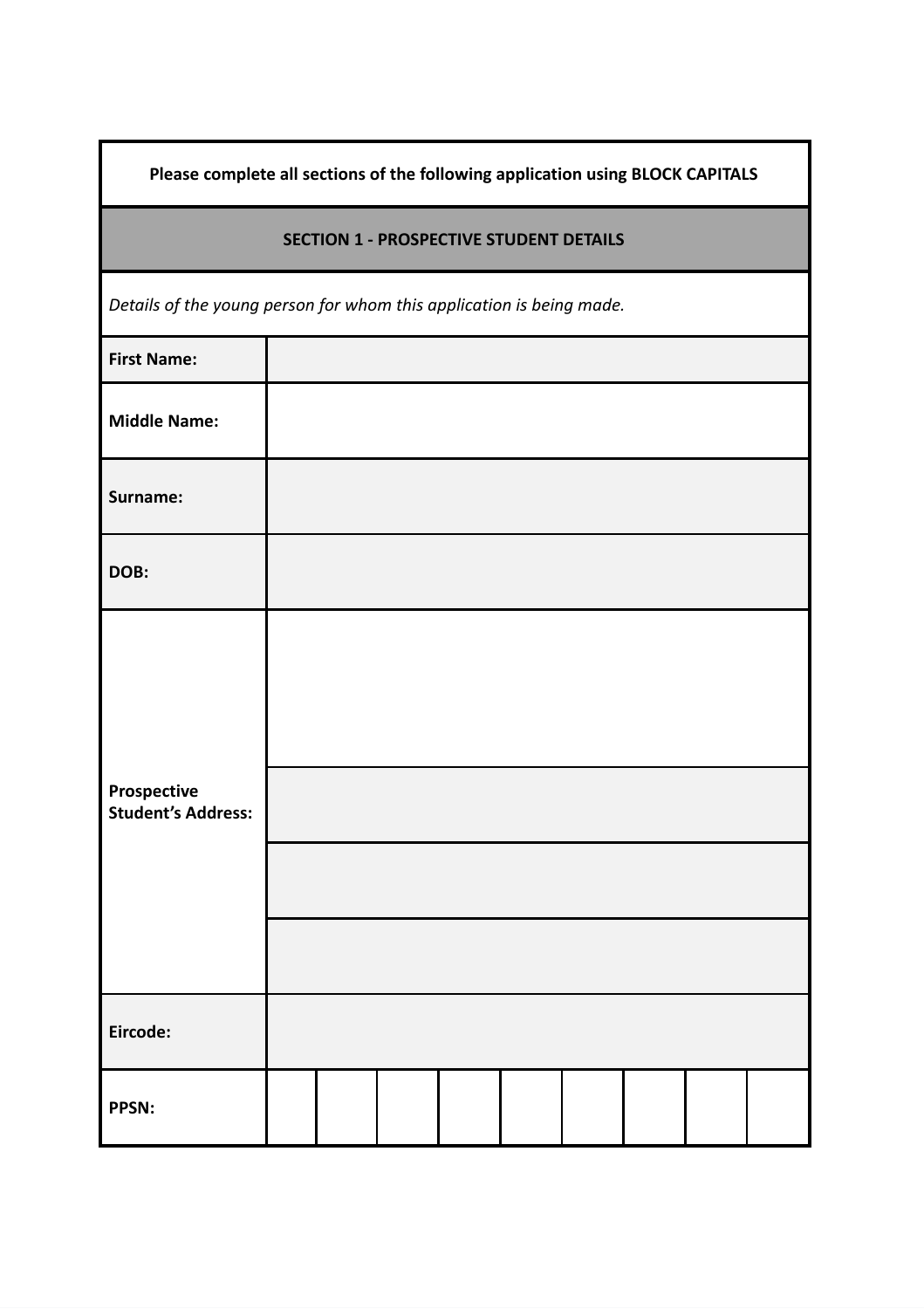| <b>SECTION 2 - DETAILS OF PARENT/GUARDIAN</b>                                                                                                                                                                                 |                     |                     |  |  |
|-------------------------------------------------------------------------------------------------------------------------------------------------------------------------------------------------------------------------------|---------------------|---------------------|--|--|
| This information is sought for the purposes of making contact about this application. If more<br>than one name is given but the address is the same, only one letter will issue and will be<br>addressed to both individuals. |                     |                     |  |  |
|                                                                                                                                                                                                                               | Parent / Guardian 1 | Parent / Guardian 2 |  |  |
| Prefix: (e.g. Mr. /<br>Ms. / Ms. etc.)                                                                                                                                                                                        |                     |                     |  |  |
| <b>First Name:</b>                                                                                                                                                                                                            |                     |                     |  |  |
| Surname:                                                                                                                                                                                                                      |                     |                     |  |  |
| <b>Address:</b>                                                                                                                                                                                                               |                     |                     |  |  |
|                                                                                                                                                                                                                               |                     |                     |  |  |
| Eircode:                                                                                                                                                                                                                      |                     |                     |  |  |
| Telephone no.                                                                                                                                                                                                                 |                     |                     |  |  |
| <b>Email address:</b>                                                                                                                                                                                                         |                     |                     |  |  |
| <b>Relationship to</b><br>prospective student:                                                                                                                                                                                |                     |                     |  |  |

### **SECTION 3 – STUDENT CODE OF BEHAVIOUR**

**Please confirm that the Student Code of Behaviour is acceptable to you as a parent/guardian and that you shall make all reasonable efforts to ensure compliance of same by the prospective** student if he secures a place in the school. Please note that the Code of Behaviour can be found **at [www.cbshighschoolclonm](http://www.cbshighschoolclon/)el.ie or obtained from the school office.**

**I \_\_\_\_\_\_\_\_\_\_\_\_\_\_\_\_\_\_\_\_\_\_\_\_\_\_\_\_\_\_\_\_\_\_\_\_\_\_\_ confirm that the Code of Behaviour for the**

**school is acceptable to me as the prospective student's parent/guardian and I shall make all reasonable efforts to ensure compliance by the prospective student if he secures a place in the school.**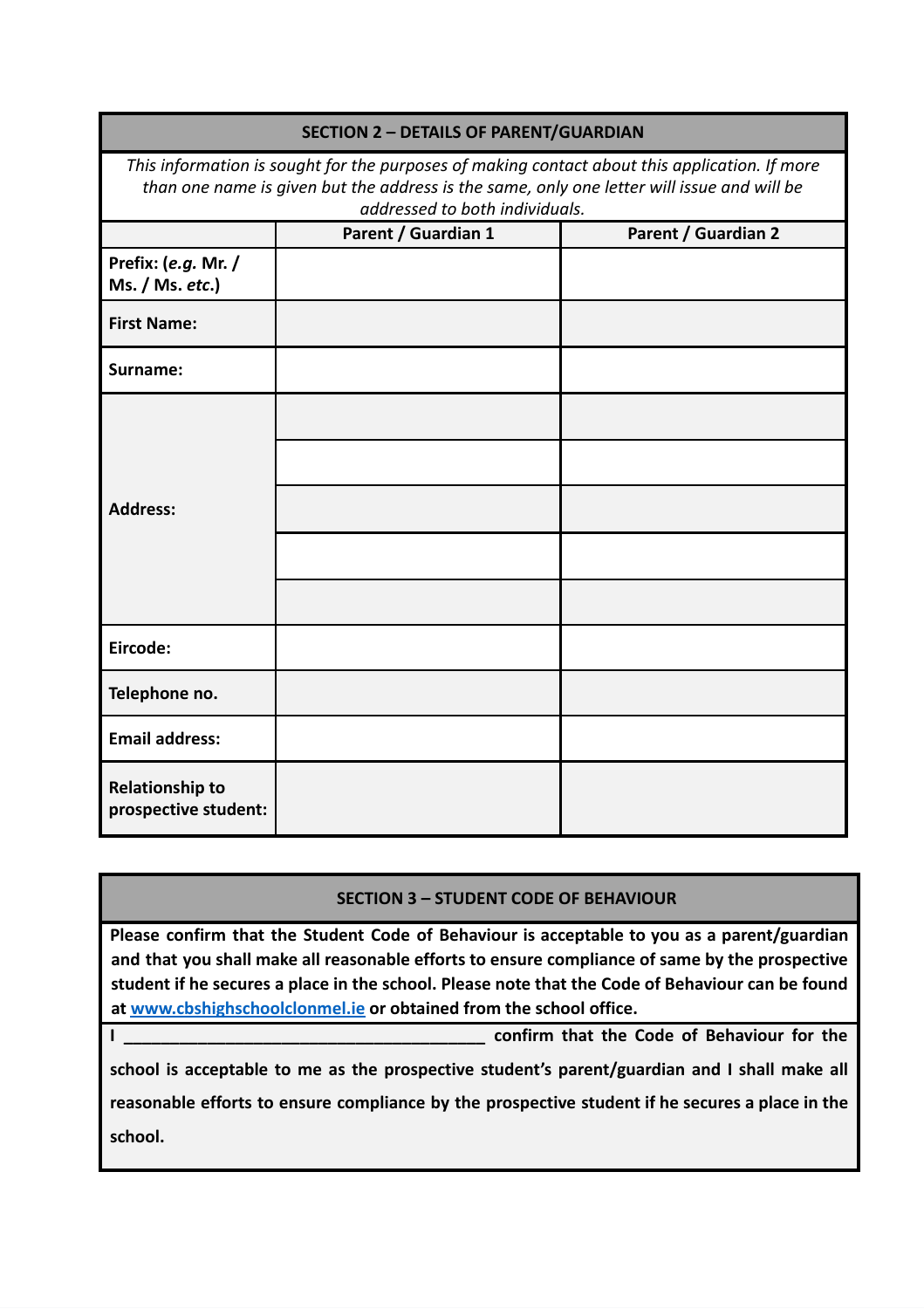#### **SECTION 4 – SELECTION CRITERIA FOR ADMISSION IN THE EVENT OF OVERSUBSCRIPTION**

*This information will assist in determining whether the prospective student meets the admission requirements in accordance with the order of priority as set out in the Admission Policy for CBS High School Clonmel.*

|              | A. If the prospective student currently has any siblings in this school, please indicate their<br>name(s) and current year(s) of study. |
|--------------|-----------------------------------------------------------------------------------------------------------------------------------------|
| (i)<br>Name: |                                                                                                                                         |
| Year:        |                                                                                                                                         |
| (ii) Name:   |                                                                                                                                         |
| Year:        |                                                                                                                                         |
| (iii) Name:  |                                                                                                                                         |
| Year:        |                                                                                                                                         |
| (iv) Name:   |                                                                                                                                         |
| Year:        |                                                                                                                                         |

|              | A. If the prospective student has previously had any sibling(s) in this school, please indicate<br>their name(s) and years of attendance. |
|--------------|-------------------------------------------------------------------------------------------------------------------------------------------|
| (i)<br>Name: |                                                                                                                                           |
| Years:       |                                                                                                                                           |
| (ii) Name:   |                                                                                                                                           |
| Years:       |                                                                                                                                           |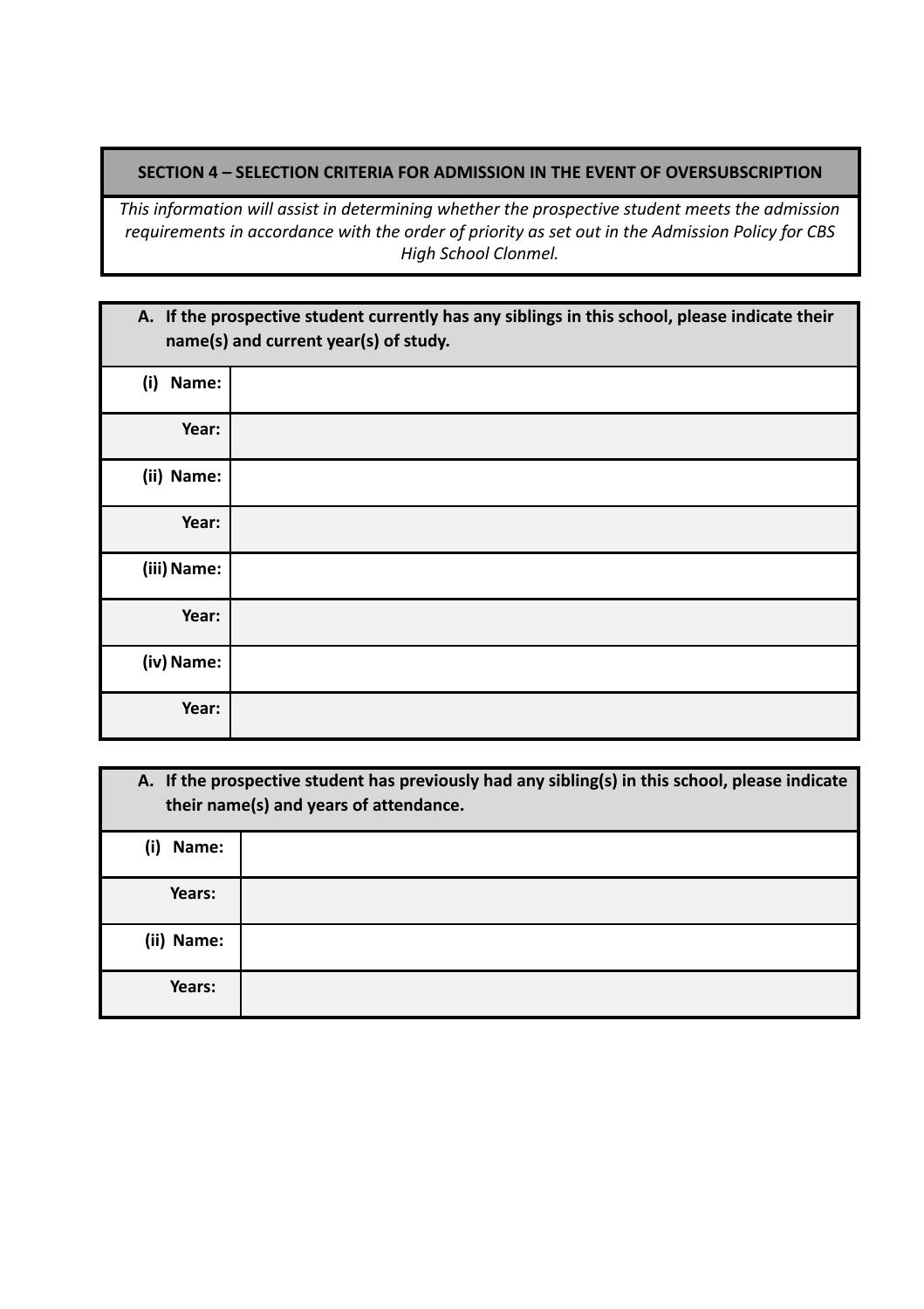**B. If the prospective student's parent(s) previously attended this school, please indicate their name(s) and years of attendance.** *(Past pupils are defined as having completed the Leaving Certificate Examinations at CBS High School via a five- or six-year enrolment period.) This category will account for a max of 25% of places offered. To satisfy this criterion the applicant must be the biological or legally adopted son of a past pupil.*

| (iii) Name: |  |
|-------------|--|
| Year(s):    |  |
| (iv) Name:  |  |
| Year(s):    |  |

**C. Please provide details of the primary school attended by the prospective student.** *(Please note to meet the criteria for Category C of our Admissions Policy, pupils have to be enrolled in a school listed in Schedule 2 of our Admissions Policy on a continuous basis commencing at the beginning of third class and having graduated at the end of the sixth-class year.)*

| <b>School name:</b>    |  |
|------------------------|--|
|                        |  |
| <b>School address:</b> |  |
|                        |  |
| <b>Years Attended:</b> |  |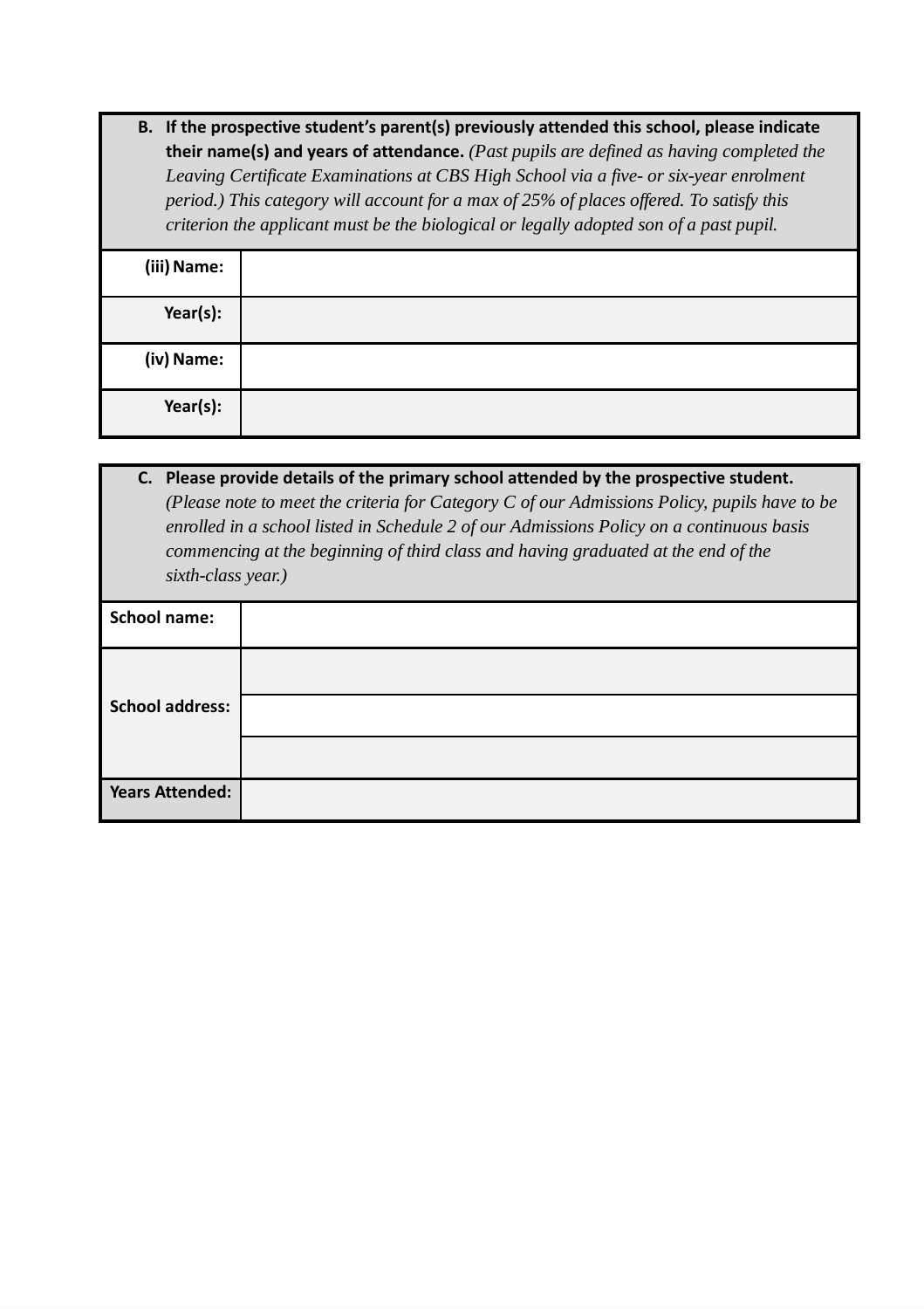**D. Please provide if the prospective student lives in the catchment area and has a diagnosis of ASD. This section is for students who meet the criteria for and ASD class as outlined in Schedule 2 of the Admissions Policy.** *The number of places available in the ASD class will be offered first and the total number of remaining places will be subject to the overall annual limit as specified in the annual admissions notice.*

| <b>Student Name:</b>    |                  |
|-------------------------|------------------|
|                         |                  |
| <b>Address:</b>         |                  |
|                         |                  |
| Special<br><b>Class</b> | Yes<br><b>No</b> |
| Placement               | Please circle.   |
|                         |                  |

**E. Please provide details of the primary school (outside those listed in Schedule 2) attended by the prospective student.** *(Please note to meet the criteria for Category E of our Admissions Policy, pupils have to be enrolled in a school other than those listed in Schedule 2 of our Admissions Policy*

| <b>School name:</b>    |  |
|------------------------|--|
|                        |  |
| <b>School address:</b> |  |
|                        |  |
| <b>Years Attended:</b> |  |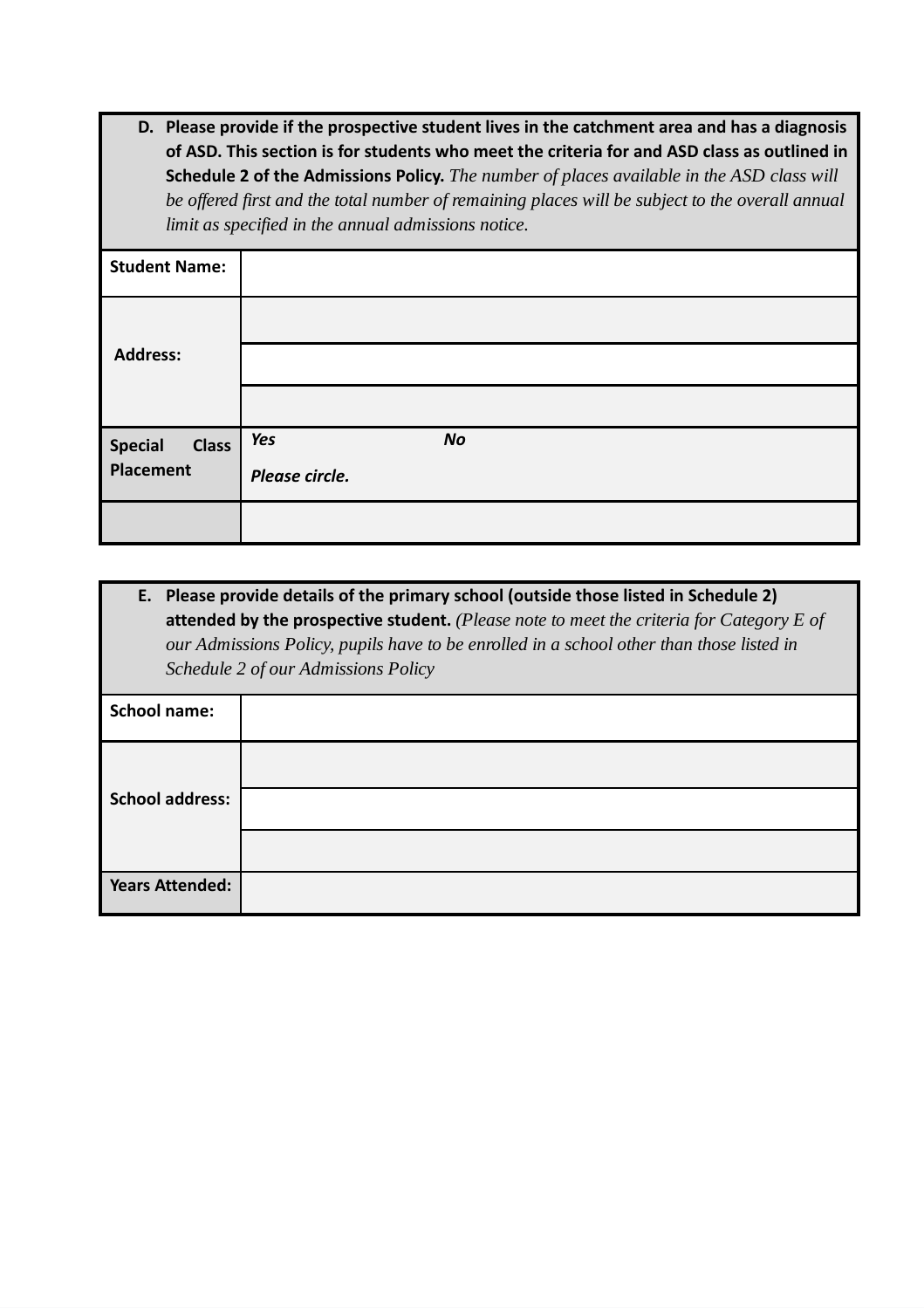**IMPORTANT INFORMATION:**

- All of the information that you provide in this application form is taken in good faith. If it is **found that any of the information is incorrect, misleading or incomplete, the application may be rendered invalid.**
- **● Please understand that it your responsibility to inform the school of any change in contact information or circumstances relating to this application.**
- **● For information regarding how your data is processed by the school, please see overleaf.**
- **● Please sign below to demonstrate that you have read and understood this information.**

**(Parent / Guardian 1) (Date)**

**(Parent / Guardian 2) (Date)**

|                                   | <b>OFFICE USE ONLY</b> |
|-----------------------------------|------------------------|
| <b>Date Application Received:</b> |                        |
| Checked by:                       |                        |
| Date entered on School Database:  |                        |
| <b>Entered by:</b>                |                        |